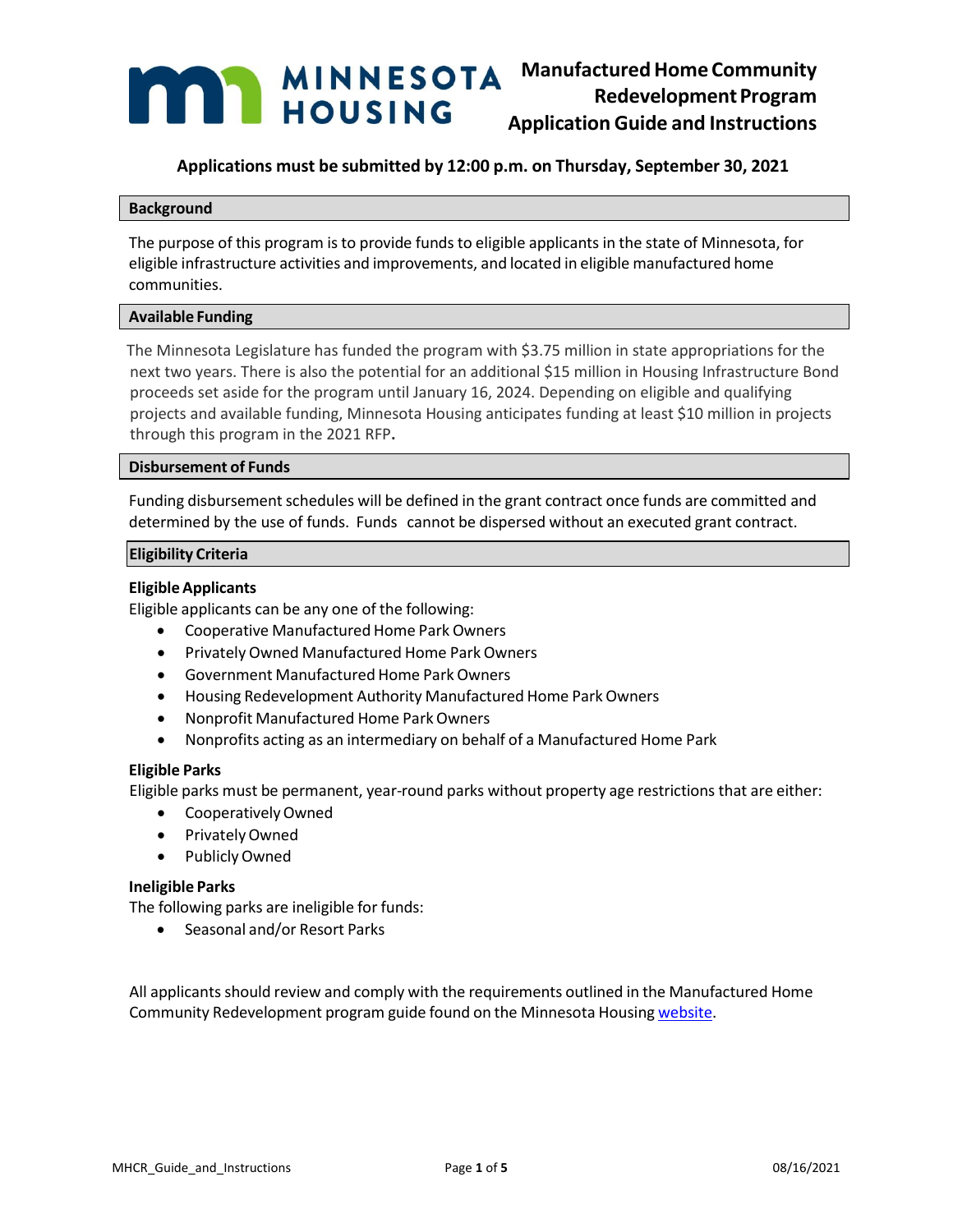## **Eligible Infrastructure Improvements and Acquisition**

Eligible infrastructure and improvementsinclude water and sewer installation and improvements, installment or repair of storm shelters, electrical system installation and repairs, road and sidewalk installation or improvements, necessary installation or repair of park signage, installation or repair of security systems and fences, and park lighting installation or repair, as well as acquisition of manufactured home parks and improvements required for acquisition of a manufactured home park. Other infrastructure improvements may be eligible as approved in writing by Minnesota Housing.

Applicants will comply with the minimum architectural design standards posted on the Department of Health [website.](https://www.health.state.mn.us/communities/environment/mhprca/mhpgenreq.html) These are the minimum standards required to maintain a license to operate as a manufactured home park.

Applications for infrastructure improvements must include an assessment of the existing infrastructure item(s) to be improved. Assessments should include a reasonable cost estimate for the improvement and should be conducted by an assessor who is licensed related to the type of infrastructure that needs improvement, as applicable.

## **Federal, State and Local Laws**

Recipients receiving financial assistance from Minnesota Housing under the Program must comply with the requirements of all applicable federal, state and local laws.

Under certain circumstances, awards of agency funds may triggerstate prevailing wage requirements under Minn. Stat. § 116J.871. In broad terms, the statute applies to awards that meet the following conditions: (1) new housing construction (not rehabilitation); and (2) a single entity receives from Minnesota Housing \$200,000 or more of grant proceeds or \$500,000 of loan proceeds. The statute excludes new housing construction in which total financial assistance at a single project site is less than \$100,000.

Please note the following statutory provisions:

- A state agency may provide financial assistance to a person only if the person receiving or benefiting from the financial assistance certifies to the commissioner of the Department of Labor and Industry that laborers and mechanics at the project site during construction, installation, remodeling, and repairs for which the financial assistance was provided will be paid the prevailing wage rate as defined in section 177.42, subdivision 6. Minn. Stat. § 116J.871, subd. 2.
- It is a misdemeanor for a person who has certified that prevailing wages will be paid to laborers and mechanics under subdivision 2 [see above] to subsequently fail to pay the prevailing wage. Each day a violation of this subdivision continues is a separate offense. Minn. Stat. § 116J.871, subd. 3.

In addition, a separate prevailing wage statute, Minn. Stat. § 177.41-.43, may apply if funds are used for a building that is publicly owned or leased.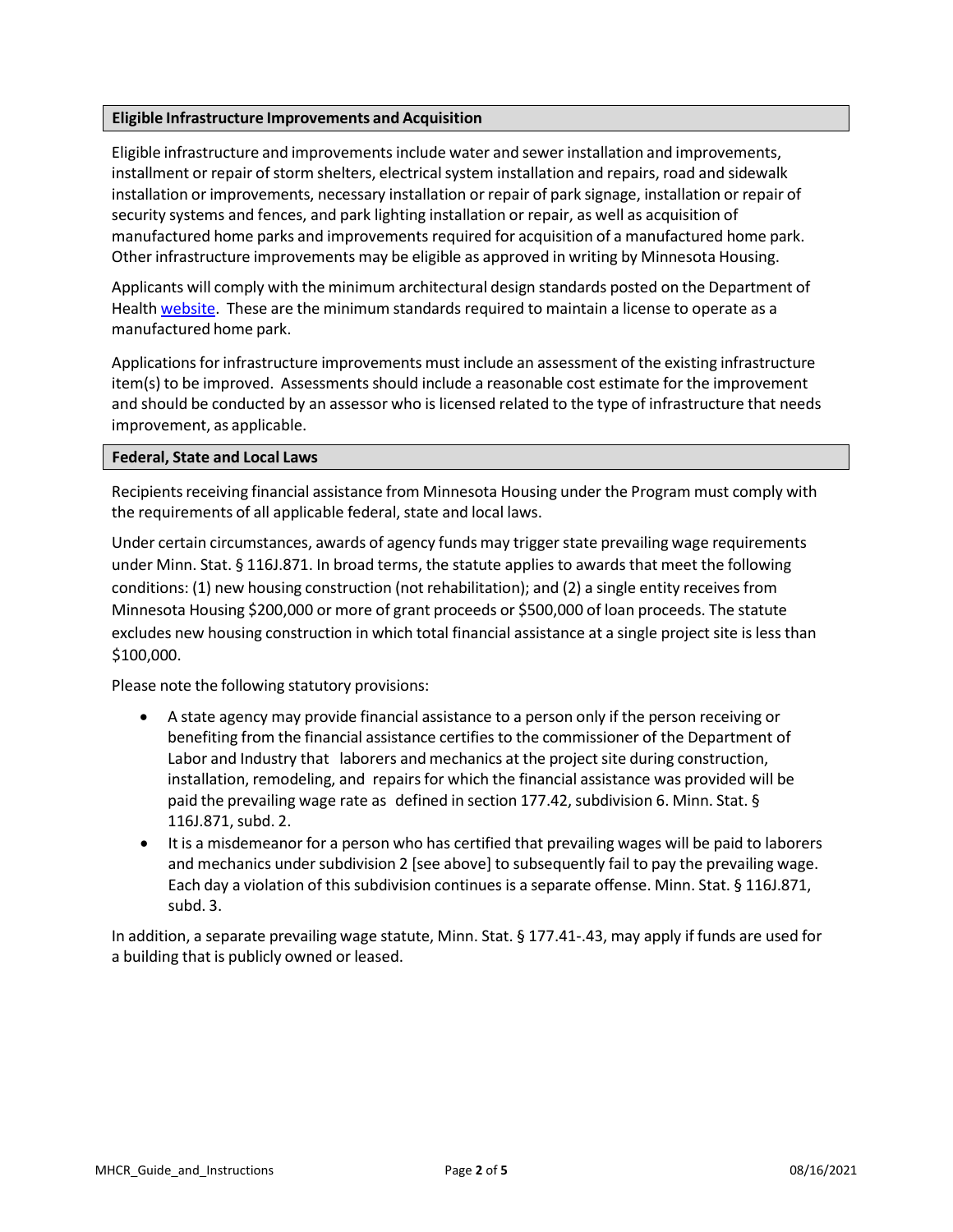All questions regarding state prevailing wages and compliance requirements should be directed to the Department of Labor and Industry as follows:

Division of Labor Standards and Apprenticeship Prevailing Wage State Program Administrator 443 Lafayette Road N, St. Paul, MN 55155 651-284-5091o[rdli.prevwage@state.mn.us](mailto:dli.prevwage@state.mn.us)

## **ApplicationRequirements**

The following requirements must be met in order to submit an application for funding:

## **All Applicants**:

- **Credit Review Documents**: Applicants must submit the appropriate documents based on the ownership structure of the park so that a credit review can take place. Government entities are exempt from a credit review.
- **Inspection Report**: Applicants must submit the most recent park inspection report from the Department of Health or local delegated authority.
- **License**: Applicants must submit a valid park license.
- **Rent Rolls**: Applicants must submit three months of consecutive rent rolls to demonstrate park vacancy levels as well as verifying lot rents.
- Applicants must provide documentation that the lots are available to year-round residents within the Manufactured Home Park. If a portion of the park is available to seasonal residents, funds will be awarded pro-rata based on resident occupancy.

## **Applicants Proposing Infrastructure Redevelopment**:

- **Cost Estimate Documents**: Applicants mustsupply assessment and reasonable cost estimate documents with application when applying for infrastructure redevelopment. If multiple bids are conducted and the lowest bid was not selected, applicants must provide an explanation in the application and narrative. The selected bid should be clearly identified. If only one bid or assessment was completed, provide an explanation why multiple bids were not obtained. Cost estimates and assessments should be completed by an assessor with the legal, educational and/or industry authority to complete a reasonable assessment.
- **Construction Timeline**: Applicants mustsubmit a construction timeline when applying for infrastructure redevelopment to verify the work will be completed within the terms laid out in the grant agreement.

## **Applicants Proposing Acquisition as Part of the Project**:

- **Commitment Letter**: Applicants must submit a commitment letter from the first mortgage letter outlining the loan amount, terms and an estimated closing date.
- **Purchase Contract**: Applicants must submit a copy of the executed purchase commitment for the park.
- **Credit Review Documents**: In addition to the credit review documents outlined above, applicants must submit the appropriate documents for the proposed ownership entity postacquisition.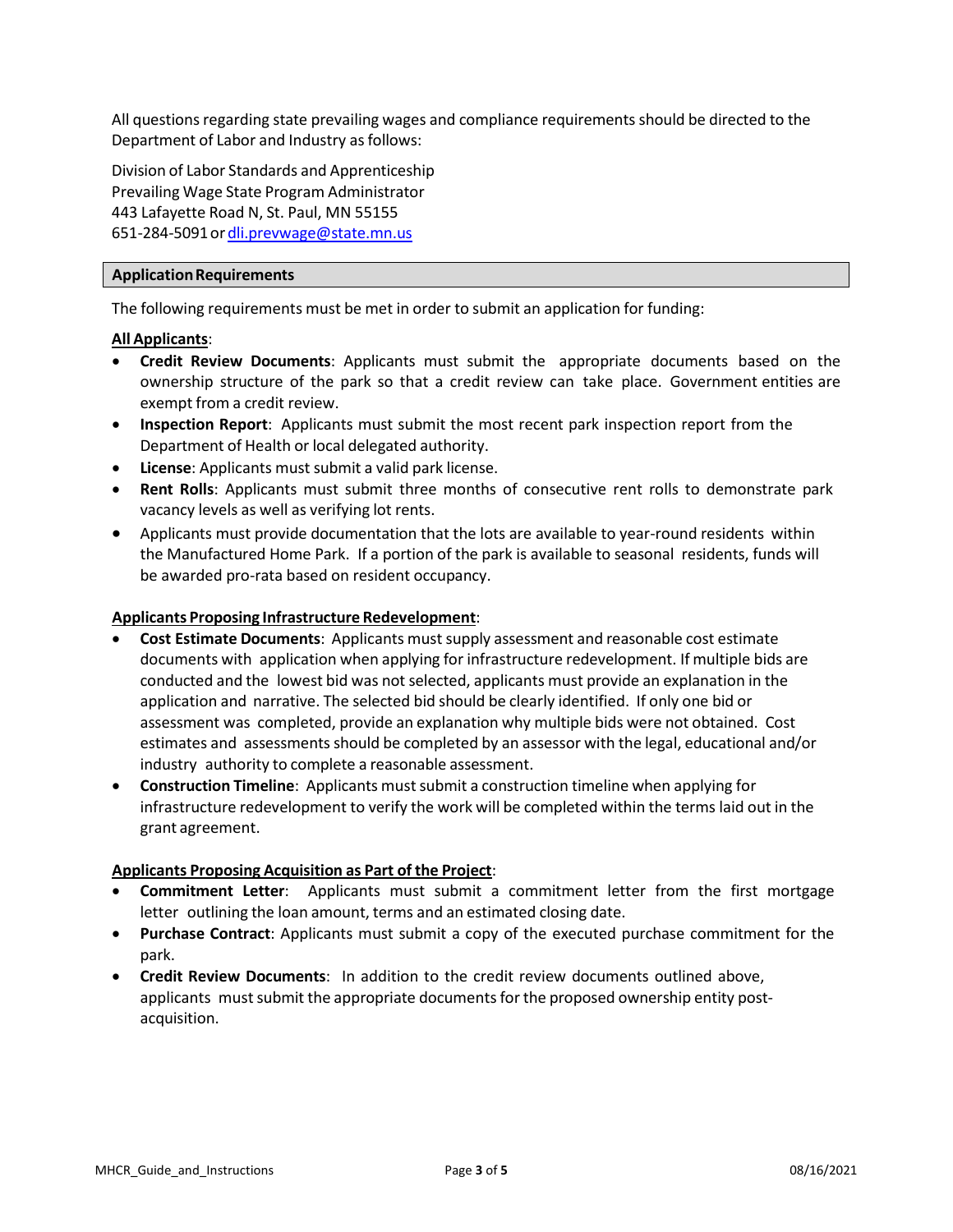## **Scoring Criteria**

Applicants' proposals will be reviewed on various selection criteria including:

- Community Needs (0-20 points)
- Households Served (0-20 points)
- Community Support ((0-20 points)
- Project Leverage and Costs (0-20 points)
- Project Assessment (0-10 points)
- Project Experience (0-10 points)

See the Scoring Metrics document on the [website](http://www.mnhousing.gov/get/MHFA_242776)  $[RA(1)]$  for more details.

## **Application Instructions**

Applicants must submit the application and all other required materials to Minnesota Housing by **12:00pm on Thursday, September 30, 2021.**

Applications can be completed through the Online Application on the [website,](http://www.mnhousing.gov/sites/lenders/ManufacturedHousing) or paper applications can be scanned and uploaded using the Single Family Secure File [Exchange](https://mnhousing.leapfile.net/fts/drop/custom/Index.jsp) (LeapFILE), accessible on th[e](http://www.mnhousing.gov/sites/np/login) [Partner](http://www.mnhousing.gov/sites/np/login) Login page to [MHFA.Homeimprovement@state.mn.us.](mailto:MNHousing.ManufacturedHomes@state.mn.us)

All application materials must be signed. Minnesota Housing may request additional information or clarification. Applicationsthat are unsigned or missing requested supporting documentation will be considered incomplete and will not be reviewed, unless Minnesota Housing deems the error or omission to be immaterial. If you need technical support, email [MNHousing.ManufacturedHomes@state.mn.us](mailto:MNHousing.ManufacturedHomes@state.mn.us) with 'Manufactured Home Community Redevelopment Program' in the subject line.

Applicants must complete the narrative questions and include all of the required information. The narrative questions can be completed through either the Online Application on the [website,](http://www.mnhousing.gov/sites/lenders/ManufacturedHousing) **or** by completing the Application Narrative form – Applicants do **not** need to complete both.

Applicants are encouraged to be clear and concise in the presentation of information. Applicants must also submit the application checklist and allsupporting documentation listed.

When uploading files, applicants should use the following naming conventions for each file: "Applicant Name\_Document Name" (i.e. "MN Mobile Home Park\_Application Checklist").

## **Information Session**

Interested applicants can review a recorded information presentation, which will be available on the Minnesota Housing website. Applicants can send additional questionsto [MNHousing.ManufacturedHomes@state.mn.us .](mailto:MNHousing.ManufacturedHomes@state.mn.us)